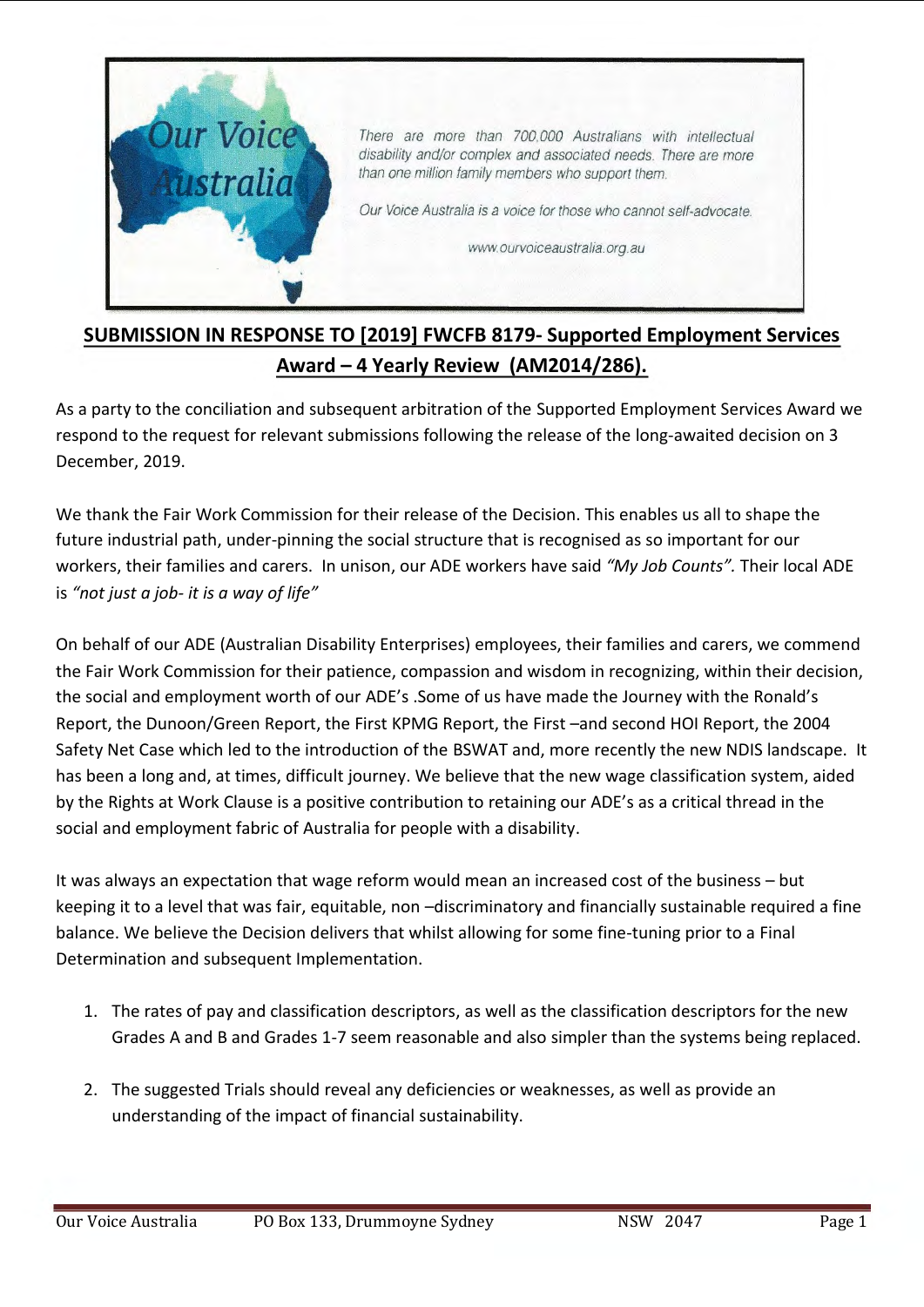- 3. The suggested 3 month trial is also reasonable. Making the result public, with a further opportunity to make further submissions should ensure the results are both objective and practical.
- 4. There is a need to ensure that the Trials, wherever they are conducted, are representative of the sector and regions within the sector, especially where the tyranny of distance creates extra cost burdens for businesses.
- 5. The Trials should be conducted to ensure as little disruption to the business, and the workers as possible. The sector has been subjected to extensive insecurity over the wage issue for the past 5 years. This has impacted adversely on the employees, their families, carers and the employers, as well as the ADE business market. It is important that providers ensure the Trials are seen as solutions – and not further threats. Consequently, the message that wages cannot be decreased is an important part of the Trial process for those at the sites selected.
- 6. The Time Lines for Final Determination and Implementation might be little tight, but that will depend on the availability of assessors. That issue needs to be raised within this Forum as a Departmental issue not an industrial one. It could, however, threaten the successful implementation of the new system- as distinct from the new wage system itself. We raise it now to ensure the Department, the sector, the employees and their family carers are not subjected to the same time-line issues that resulted from the transition away from the BSWAT. The lack of qualified assessors, distance and timing could jeopardise the transition away from the existing systems, just as it did with the BSWAT.
- 7. The quality of assessors in the individual workplaces for the number of workers transiting to the new system- could also be an issue if there is a shortage, and that shortage is compensated by assessors who do "crash-courses' in the process, without any actual experience in the ADE environment. Our disabled family members – and we, their family carers – are already living with this in the implementation of the NDIS. We do not want a repeat of these problems with the new Wage Classification System.

We exhort AED, the advocacy groups and Union representatives to remember that what unites us is far, far greater than what divides us, as evidenced by our collaborative work with the Modified SWS, removing the BSWAT and the Conciliation Statement we all provided to the Fair Work Commission on 15<sup>th</sup>. October,

| <b>Our shared objectives:</b>                                                                                                                           |  |  |
|---------------------------------------------------------------------------------------------------------------------------------------------------------|--|--|
| a. A fair, equitable and non-discriminatory wage outcome to contribute to a living<br>income for employees in supported employment;                     |  |  |
| Continued opportunity for employment in supported employment settings to build<br>b.<br>and maintain the self-esteem and sense of purpose of employees; |  |  |
| Sustainable employment opportunities in viable ADE; and<br>c.                                                                                           |  |  |
| To provide security and confidence to employees, parents and carers for the future.<br>d.                                                               |  |  |
|                                                                                                                                                         |  |  |